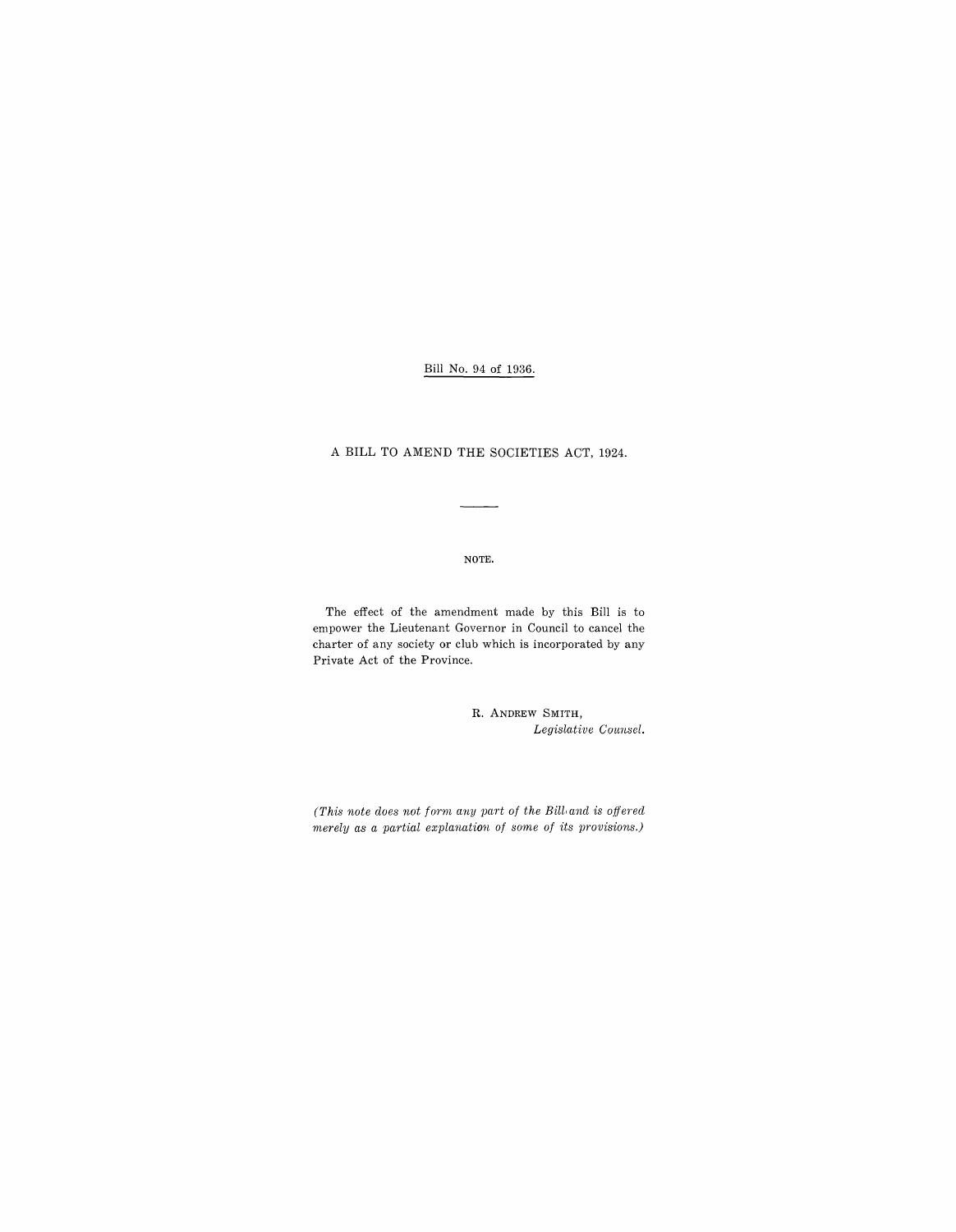# **BILL**

### No. 94 of 1936.

#### An Act to amend The Societies Act, 1924.

#### *(Assented to* , 1936.)

**HIS MAJESTY**, by and with the advice and consent of the Legislative Assembly of the Province of Alberta, enacts as follows:

**1.** This Act may be cited as "The Societies Act, 1924, Amendment Act, 1936."

**2.** The Societies Act, 1924, being chapter 11 of the Statutes of Alberta, 1924, is hereby amended as to section 33 thereof by adding at the end thereof the following new subsection:

"(2) For the purposes of this section the word 'society'<br>shall mean a society incorporated under this Act and shall<br>include any society or club having for its objects the<br>provision of facilities for the social intercourse

**3.** This Act shall come into force on the day upon which it is assented to.